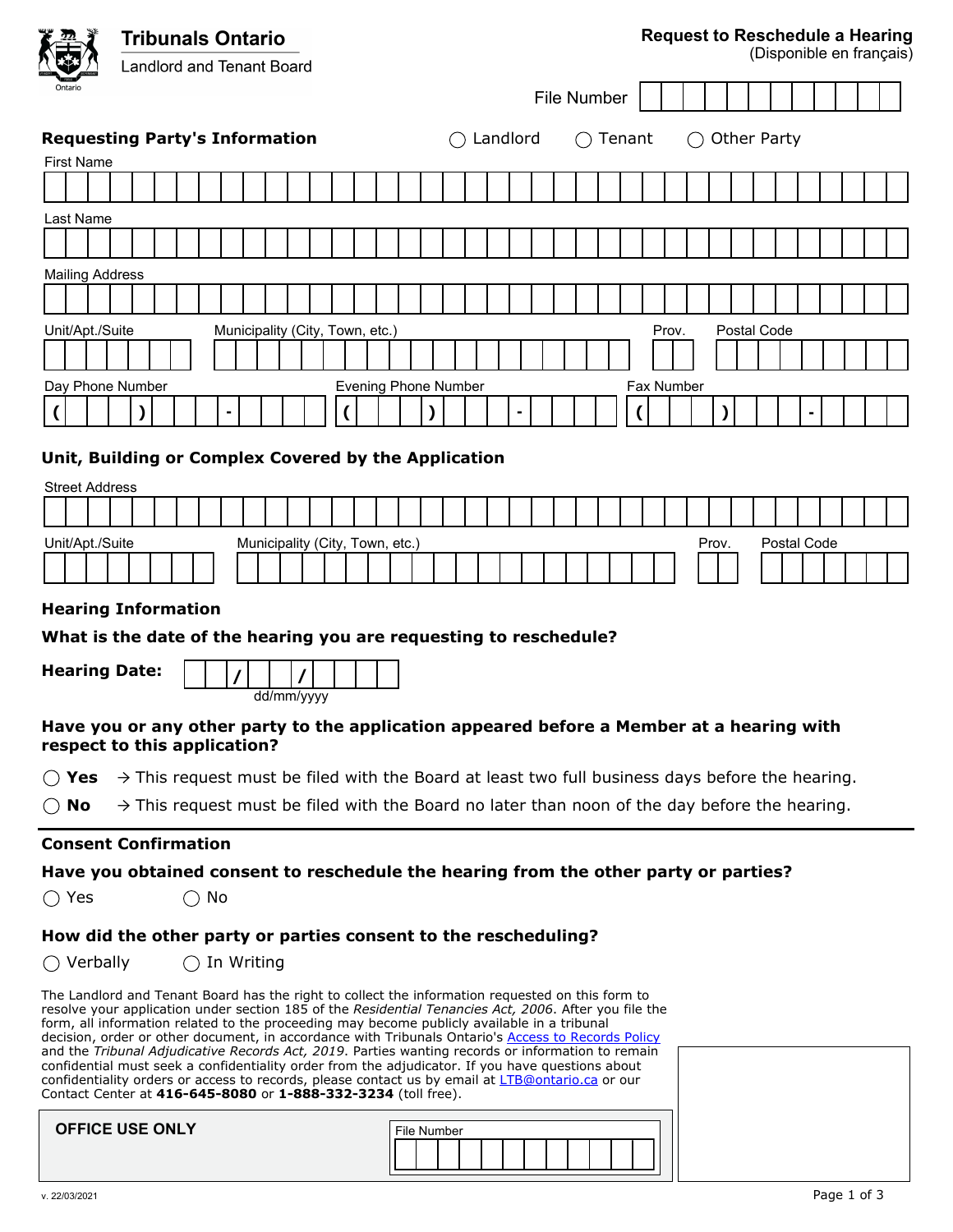Explain why you believe your hearing should be rescheduled.

*Attach additional sheets if necessary*

## **Scheduling Information**

In the space below, list the dates that each party and their representative is not available for **three months** after the date of the hearing you are requesting to reschedule.

| Landlord                              |                   |                                                                                                                 |  |  |  |  |  |  |  |  |
|---------------------------------------|-------------------|-----------------------------------------------------------------------------------------------------------------|--|--|--|--|--|--|--|--|
| Landlord's Representative             |                   |                                                                                                                 |  |  |  |  |  |  |  |  |
| Tenant                                |                   |                                                                                                                 |  |  |  |  |  |  |  |  |
| Tenant's Representative               |                   |                                                                                                                 |  |  |  |  |  |  |  |  |
| <b>Signature</b><br>( )<br>First Name |                   | Landlord $\bigcirc$ Landlord Representative $\bigcirc$ Tenant $\bigcirc$ Tenant Representative $\bigcirc$ Other |  |  |  |  |  |  |  |  |
|                                       |                   |                                                                                                                 |  |  |  |  |  |  |  |  |
| Last Name                             |                   |                                                                                                                 |  |  |  |  |  |  |  |  |
|                                       |                   |                                                                                                                 |  |  |  |  |  |  |  |  |
| Phone Number                          |                   |                                                                                                                 |  |  |  |  |  |  |  |  |
|                                       |                   |                                                                                                                 |  |  |  |  |  |  |  |  |
| Signature                             | Date (dd/mm/yyyy) |                                                                                                                 |  |  |  |  |  |  |  |  |